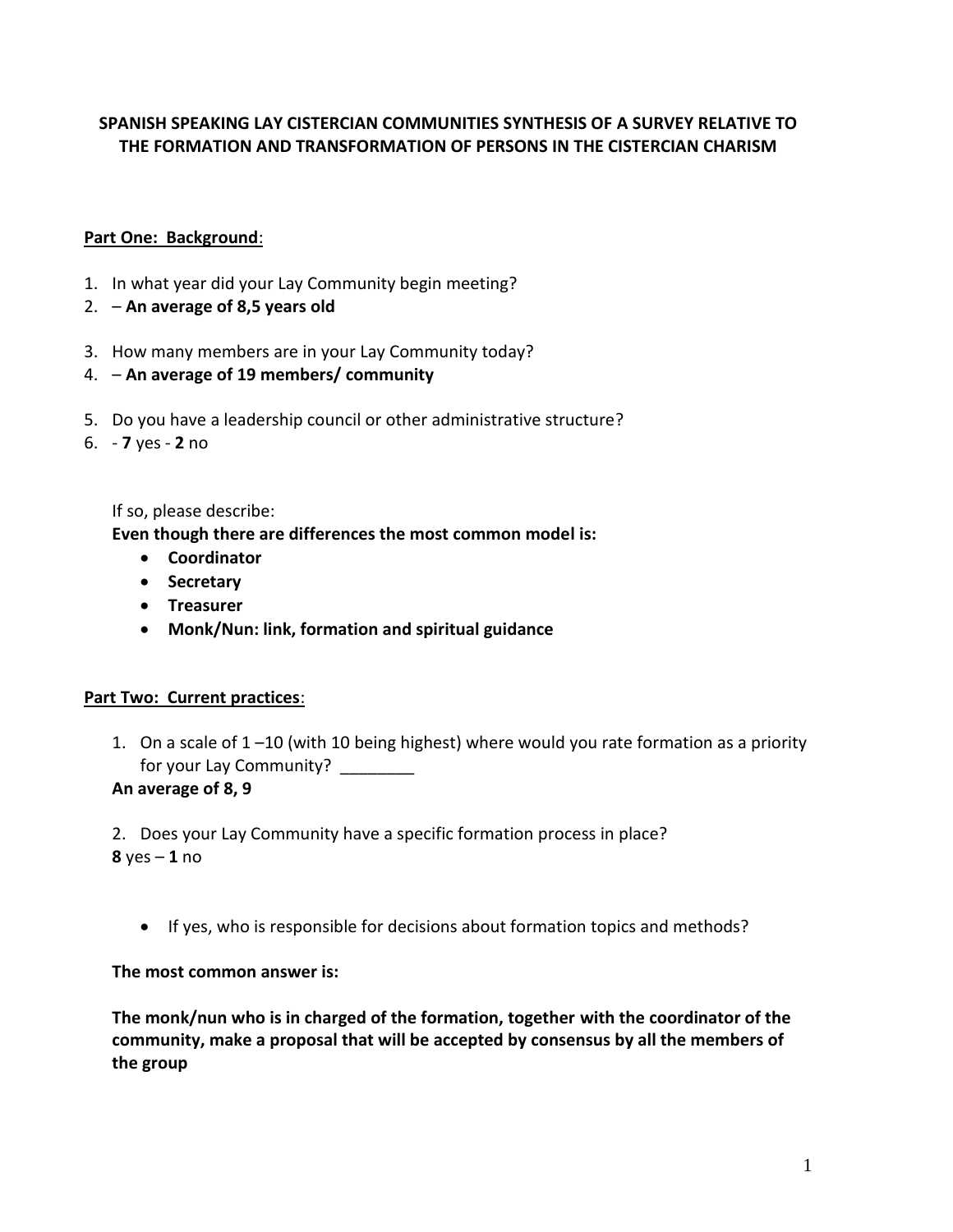• Please provide a brief description of your Lay Community's formation process and the methods used:

**The most common model is:**

- **Encounters in the monastery every 3 months.**
- **The monk/nun will give an explanation about the theme that was proposed**
- **Individual meditation followed by a general discussion and dialogue.**
- **Oration and Lectio Divina**
- What topics/content areas are covered in your Lay Community's formation program?

**The most common model is:**

- **Rule of Saint Benedict**
- **Holy Bible**
- **General doctrinal aspects: catechism of the Church, catholic Spirituality.**
- **Tradition of the Cistercian Fathers & Cistercian Spirituality**
- **Liturgy and Psalms.**
- **Ascetic & mystical Literature**
- 3. Does your Lay Community distinguish between initial and on-going formation? \_\_\_yes \_\_\_no

#### **All answer no but they all have a special care to the new members**

• If yes, please describe the differences between initial and on-going formation **The most common model is:**

**The basic themes are given to the new member. After a while he/she will be required to deepen on them, but since the very beginning he/she will share the time of formation with the all community giving to him/her the necessary explanations, in private if required, so that he/she can follow de development of the Encounters easily**.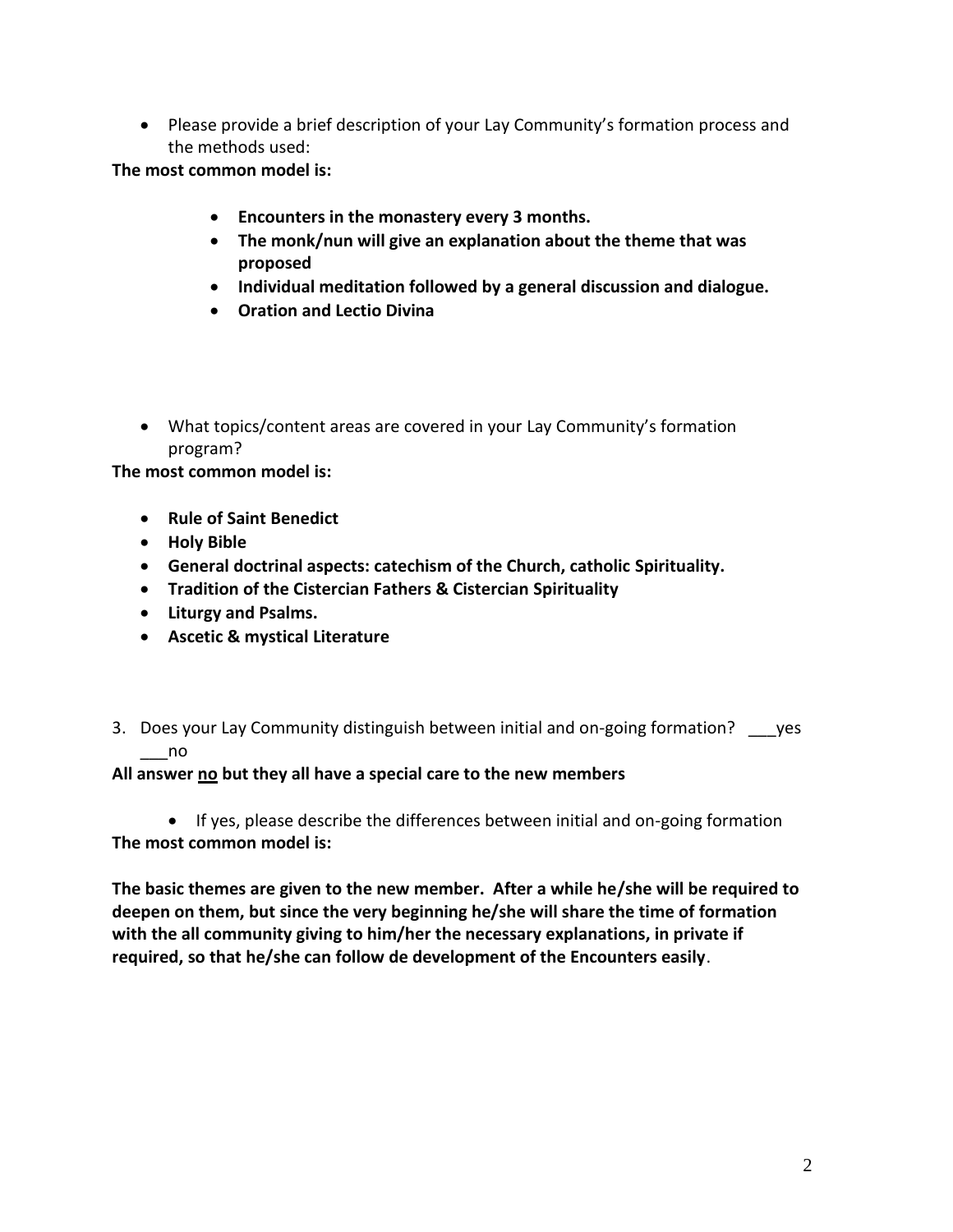- 4. How does your Lay Community help members translate and apply what they are learning and/or reading about monastic values and practices into their everyday lives? **The following are the most common in a majority of groups:**
	- **The Encounters in the Monastery: Spending time together, sharing sorrows and joys and praying together**
	- **Observing monastics**
	- **Face to face dialogs and discussions**
	- **Praying for one another in the distance**

**Sharing personal experiences help to understand, to transform and to incorporate to lay way of living values and cistercian practices.** 

**It is very important because it teaches us to learn to understand the real sense of them and to find out the even though the spiritual sense might be the same the way of "living" can be very different.**

**The more we tighten the links (bonds) among us the more the beginners advance and the advanced grow in charity.**

- 5. What kinds of formation resources do your Lay Community members use to assist with their formation?
	- **The Scriptures**
	- **The Rule**
	- **Cistercian Fathers texts and books**
	- **Catholic Spirituality Synthesis**
	- **Catholic Church Catechism**
	- **Catholic Church Documents**
	- **Christian Fathers & Mothers (San Agustin, San Ambrosio, Santa Teresa . . . . etc)**
	- **Spirituality books and saints biographies**
	- **Monastic life experiences in the monastery**
	- **Retreats and oration courses**
- 6. Please describe how the monastery with which you are affiliated is involved in providing formation for the members of your Lay Community:

# **The following are the most common in a majority of groups:**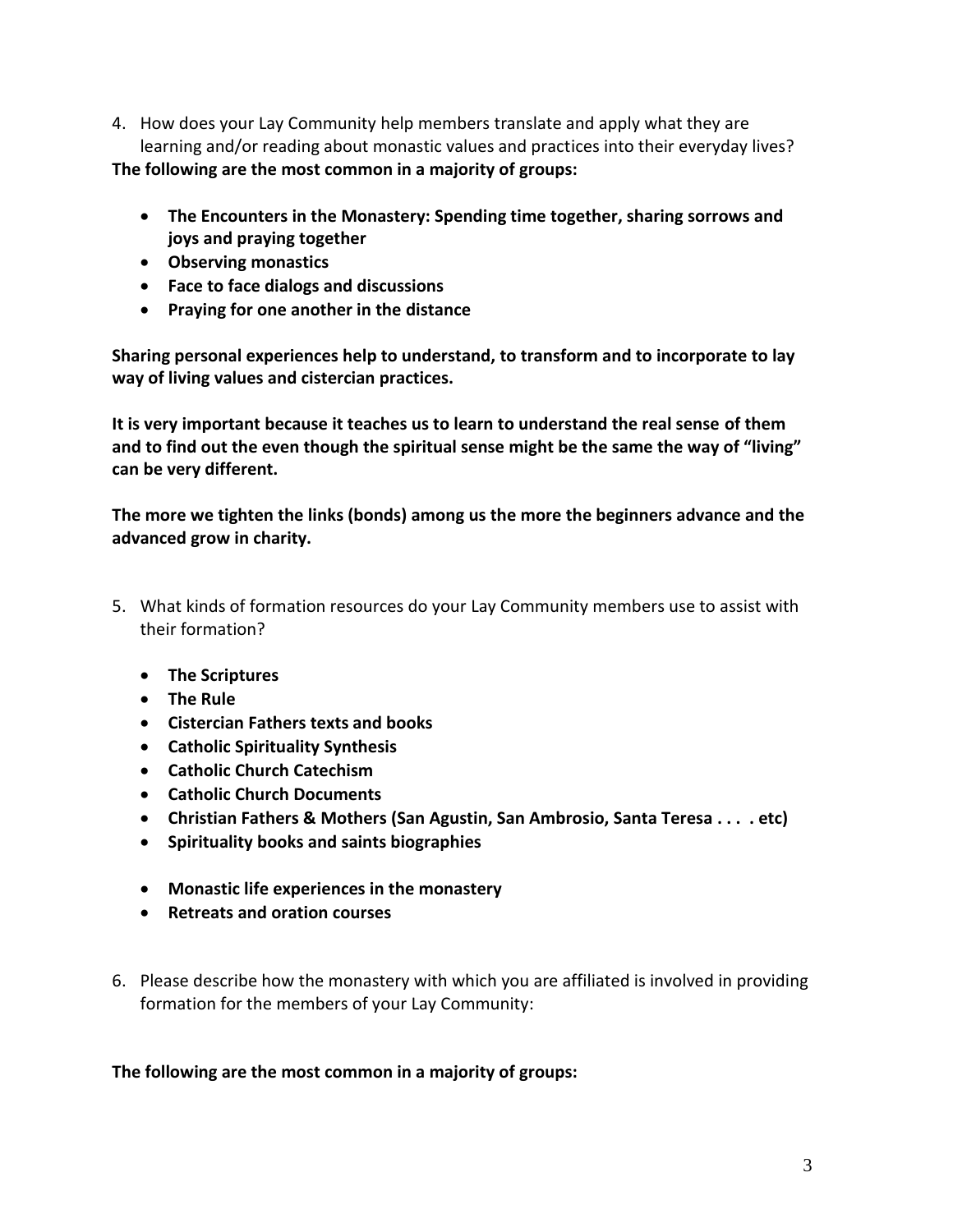### **Providing a monk/nun for our formation**

**Feeling us as sons and daughters fruit of their prayer and beneficiaries of it, They are also a live teaching with the example of their lives given to God and their brothers/sisters. Giving us all kind of support and facilities to hold our meetings (retreats, spiritual support and guidance. . .** 

7. If your Lay Community has formation resources that could be shared with other Lay Communities, please list them here:

**All communities mention formation several resources that are possible to share both as audio tapes or written papers by lay cistercians or spiritual and formation guide. Some have them in their Webs.**

**Topics:**

- **Oration**
- **•** Silence
- **Spirituality**
- **The Rule**
- **Bibliography**
- 8. How do you know if your formation program is effective?

**The following statement is the resume of all the answers:**

**No kind of test is made, but the own spiritual process of each member in particular and of the whole group in general gives the answer to the affectivity of the formation if it really is a transformation.**

9. If your Lay Community has a process for enabling members to make Commitments, how do you know if/when a member is ready for such a step?

### **Although the all communities have very different degrees of engagements the most common response is:**

**Individual own criteria, observation and acceptance by the group, discernment by the monastic and/or spiritual guide together with the abbot/abbess.**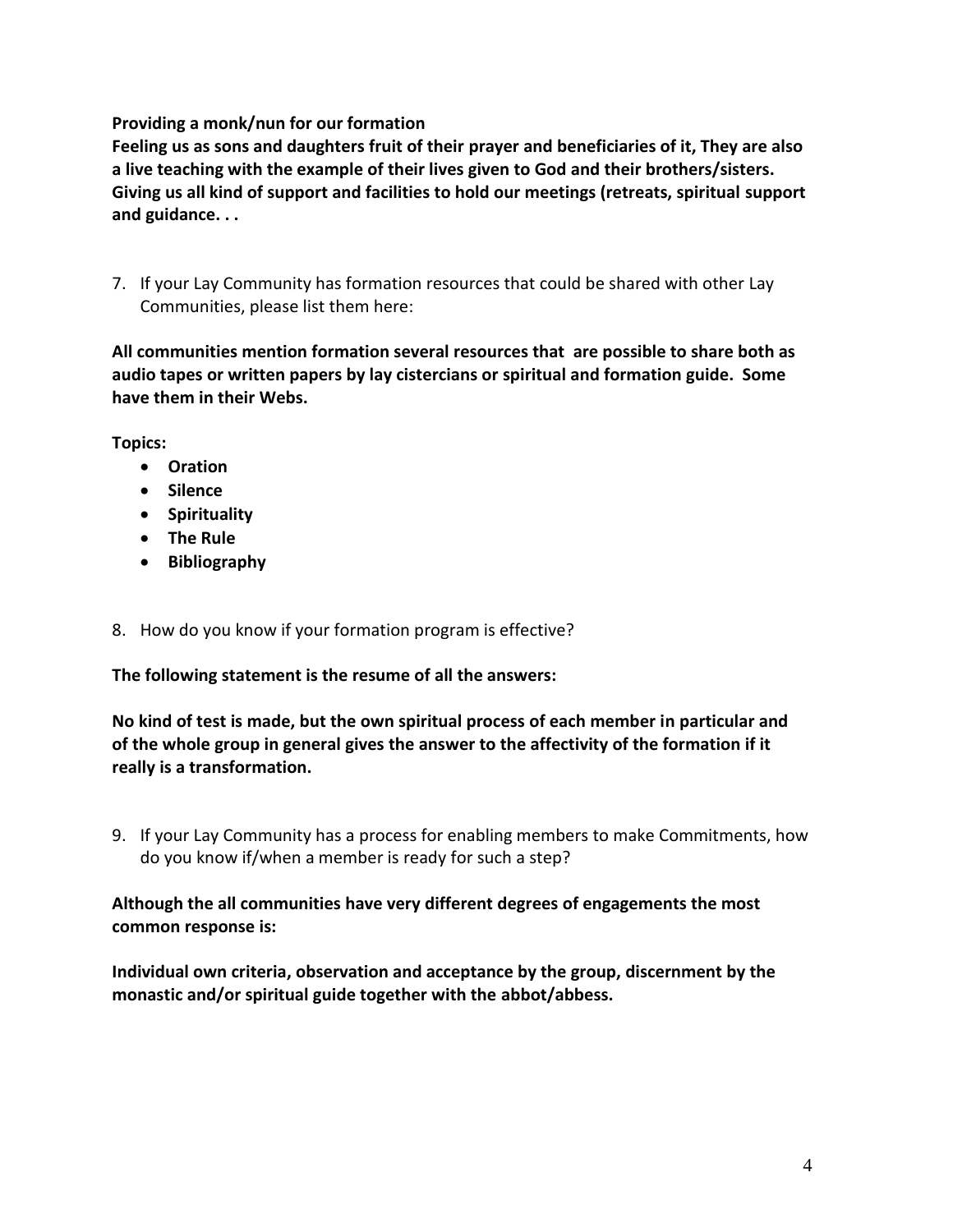10. What are some of the biggest challenges or difficulties your Lay Community has encountered with regard to formation. You are not limited in the number of topics you list, but please list them in order of importance.

### **The following are the most common in a majority of groups:**

- **To discover that formation means to know God and to deepen in his Love to be transformed in true Christians and to live the cistercian spirit in our own place in the world.**
- **Difficulty, due to distance from the monastery, to have more meetings per year and the distance among members.**
- **Personal communication between members.**
- **Give continuity to the formation between meetings.**
- **More involvement of the monastic community**
- **No organized format of study.**
- **Geographical distance among members.**
- **The rigorous and continued study. It becomes necessary to study the Cistercian tradition, and to form in all the aspects of the doctrine. Because we stay living in the world and there is a great the "fight" against the errors.**

#### **Part Three: Perspectives:**

1. Please list the most important topics you feel need to be covered in a formation program for Lay Cistercians. If possible, list these in order of importance.

# **It has been very difficult to list the topics in order of importance because although the following topics are common to all each community has a different concept of their importance.**

- **Cistercian Charism**
- **The Rule**
- **Liturgy of the Hours**
- **Lectio Divina**
- **Oration**
- **Psalms**
- **Monastic and Cistercian history**
- **Cistercian Spirituality**
- **Great faith topics**
- **Bible**
- **Christology**
- **Catechism of the Catholic Church**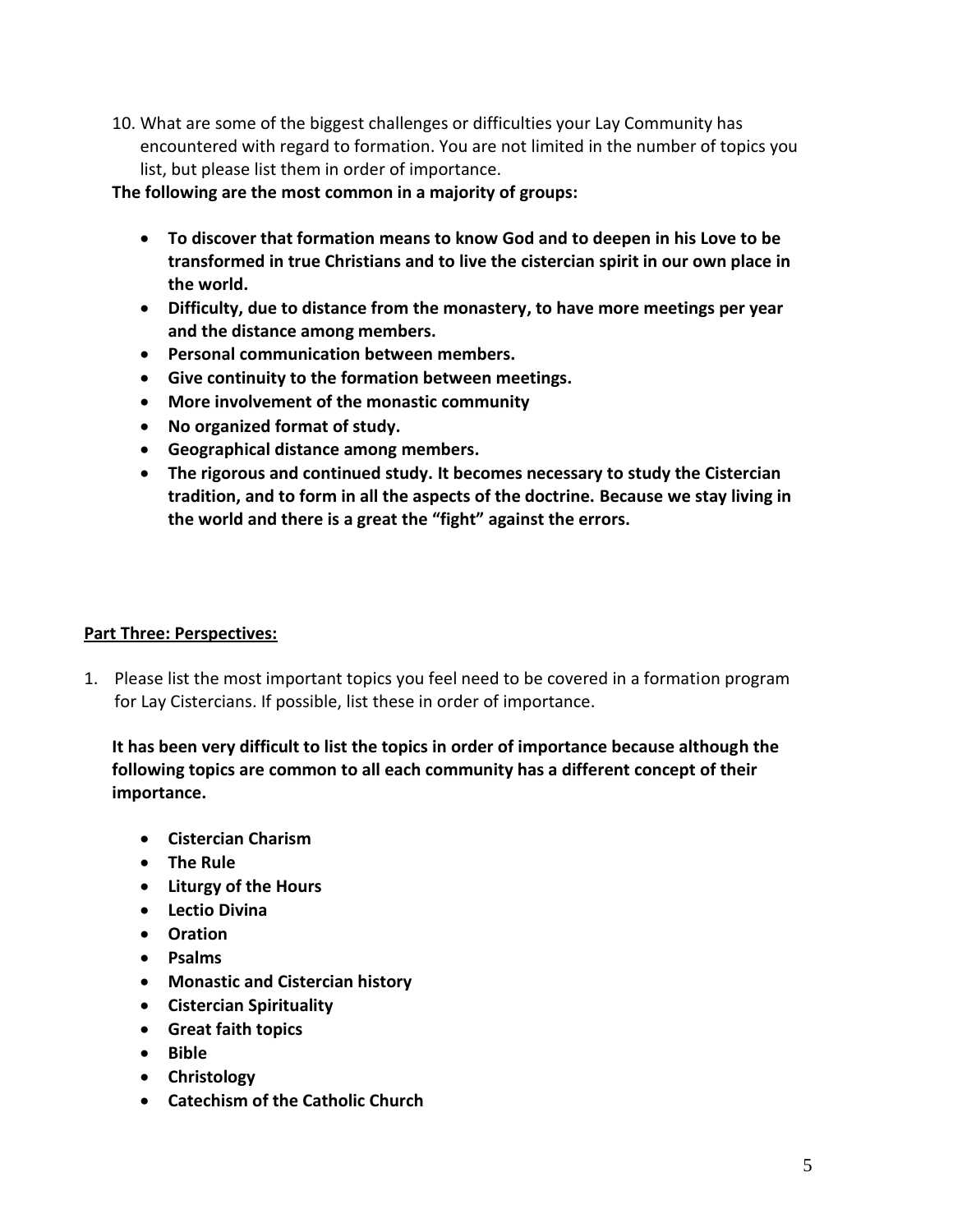- **Vatican II Documents**
- **Mariology**
- **Christian Ethics**
- **History of the Church**
- **Liturgy**
- **Sacraments**
- 2. What do you think are the most practical and effective strategies/methods for providing formation to members of Lay Cistercian Lay Communities:

## **The following are the most common in a majority of groups:**

- **Commitment and motivation of Lay Cistercian: Vocation.**
- **Understand formation is a path for live. Conversatio Morum.**
- **Humbly recognize our need of formation**
- **Create among us real links (bonds) of community and communion**
- **involvement of the monastic community**
- **Choose a topic, prepare it and share it in community**
- **Attending retreats, meetings**
- **Relationship with the monastic community**
- **Interpersonal relationship**

## **Part Four: Suggestions**

1. What could be done as a language group and/or geographical region to strengthen what Lay Cistercian Lay Communities are currently doing to provide formation?

**The following are the most common in a majority of groups:**

- **Exchange of information and documentation via Internet.**
- **To create a proposal of formative lines and methods (protocol) more unified and than they could mark a common way to facilitate the communion, respecting the freedom of each community**
- **To propose Formative Encounters open to all LC.**
- **To elaborate some subjects, topics that are considered basic.**
- **To promote interchanges between the Cistercian lay communities.**
- **To carry out Regional Conferences**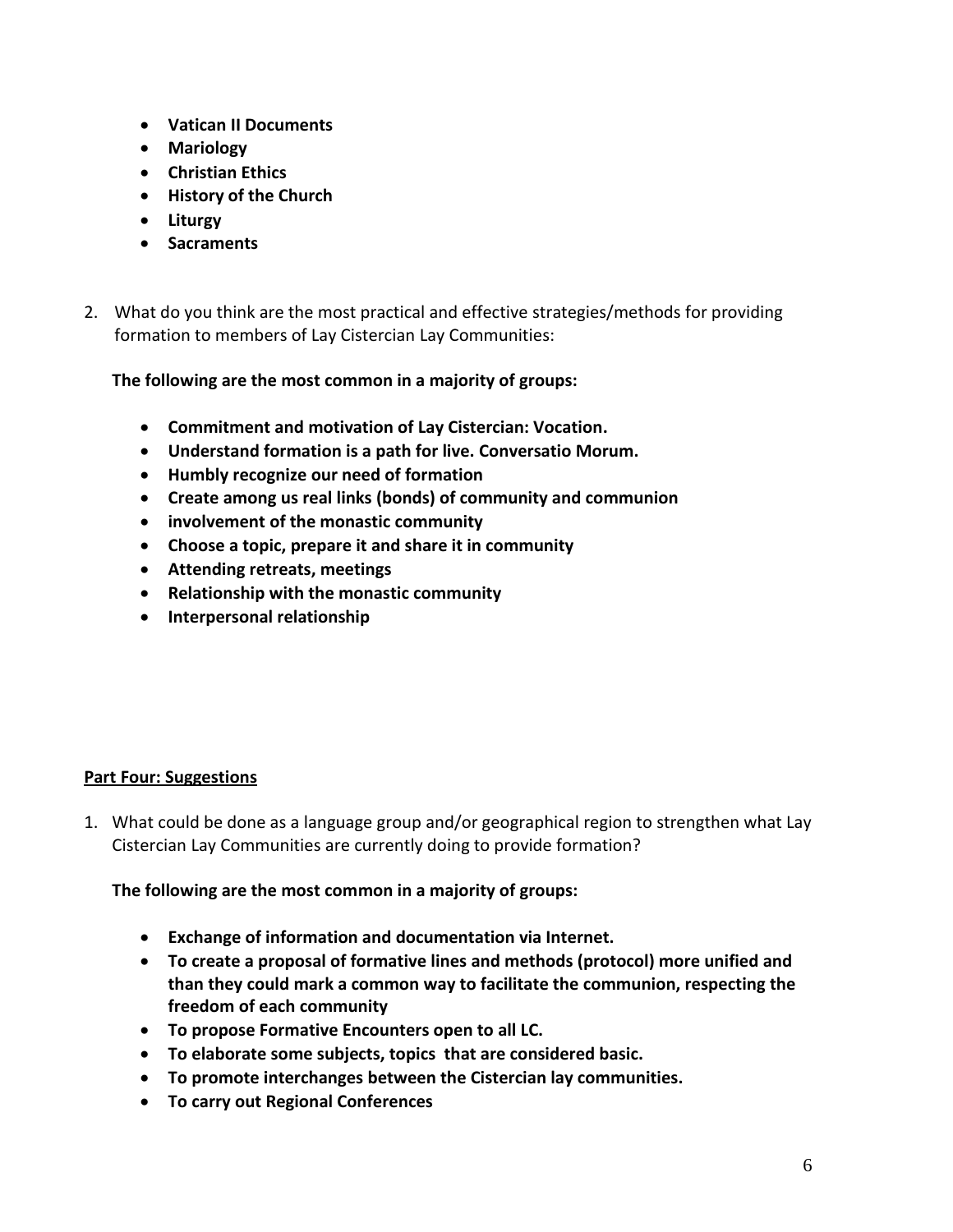- 2. What do you think the Coordinating Committee could do to help meet the formation needs of Lay Cistercian Lay Communities?
	- **To facilitate the dialogue and sharing between lay communities.**
	- **To organize International Encounters every three years.**
	- **To organize Encounters by Regions (by linguistic groups or geographic zones)**
	- **To propose means to tie more the monastic community.**
	- **To establish a common protocol of formation as well of contents and ways of "teaching" them**
	- **To suggest formative blocks.**
	- **To stimulate international encounter and the** *communication of goods***.**
	- **Announcing interesting and novel contributions periodically in the Web**
	- **To canalize different documents and resources contributed by the lay communities and hanging them in the page Web,**
	- **To create in this page a space dedicated to the formation in which these documents are deposited.**
	- **To qualify a "plank of announcements" in the page to hang the different courses of formation and oration, conferences and activities that are celebrated in the different geographic areas for all those who could be interested.**
- 3. Other comments, questions or concerns:
	- **To simplify questionnaires.**
	- **To make clear r that the aim of the formation is the transformation of the person**
	- **Do not forget our root and our nature of Schola Caritatis, School of Love: it marks the principle, means and the aim for us .**
	- **To propose forms of REVISION OF LIFE, as a formative element of the community.**
	- **Although we understand that the formation is essential for the lay maturation and growth of the Cistercian, we think that it does not have to be the same for all.**
	- **It would be advisable a periodic publication that gathered all the materials and documents that we mentioned above.**